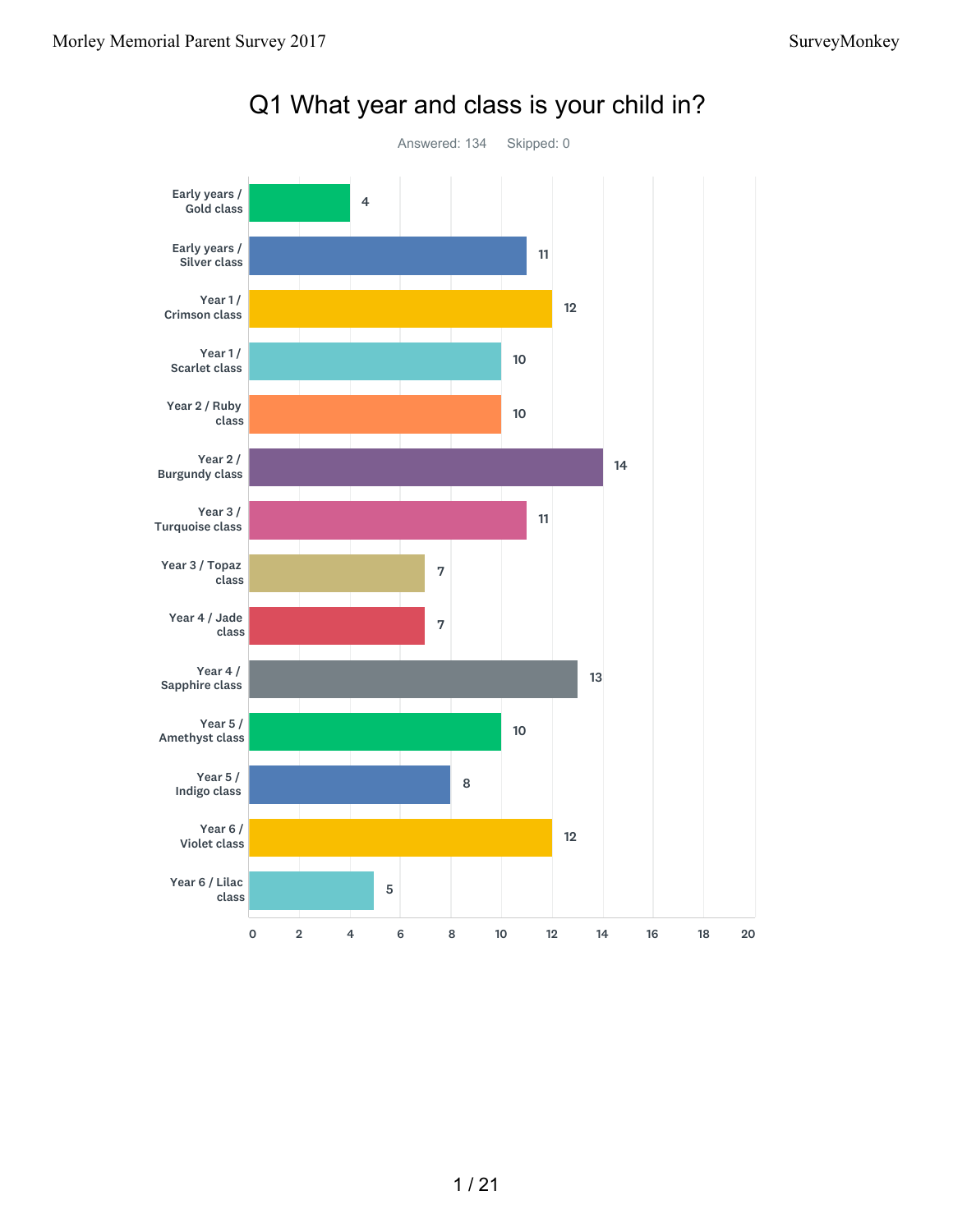

# Q2 What is your child's gender?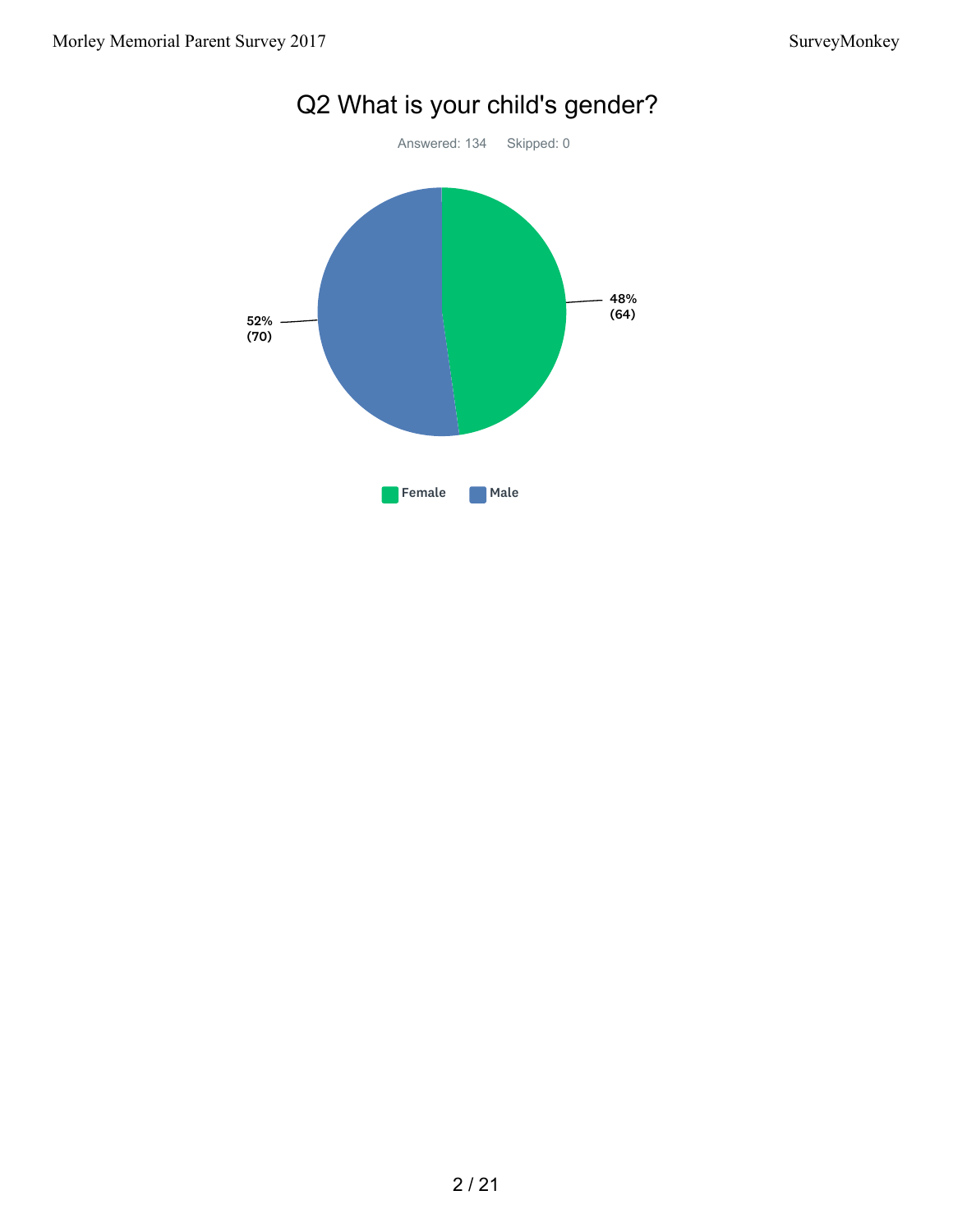

## Q3 Is your child happy at school?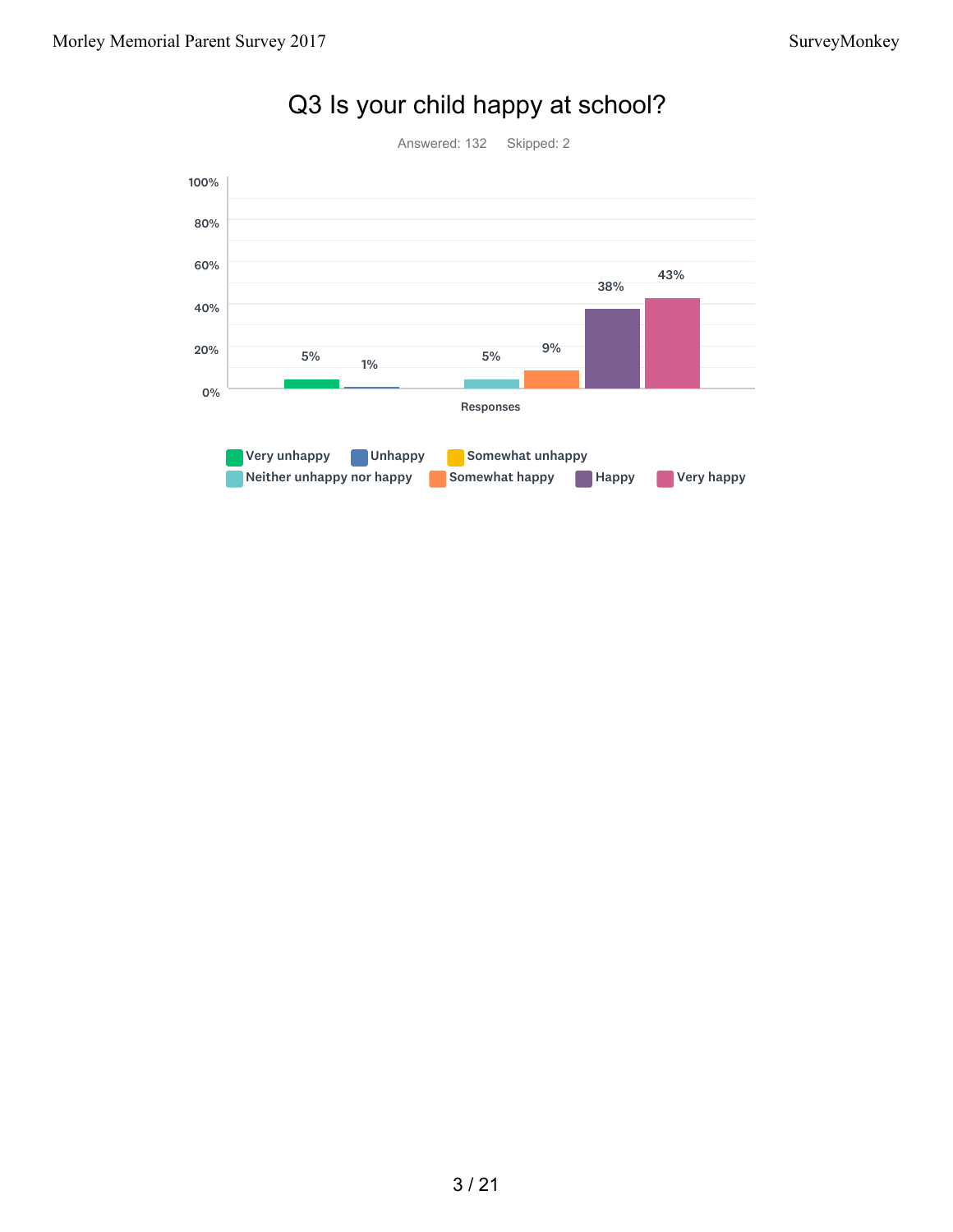#### Q4 How likely is it that you would recommend Morley Memorial to friends or family looking for a school for their child?

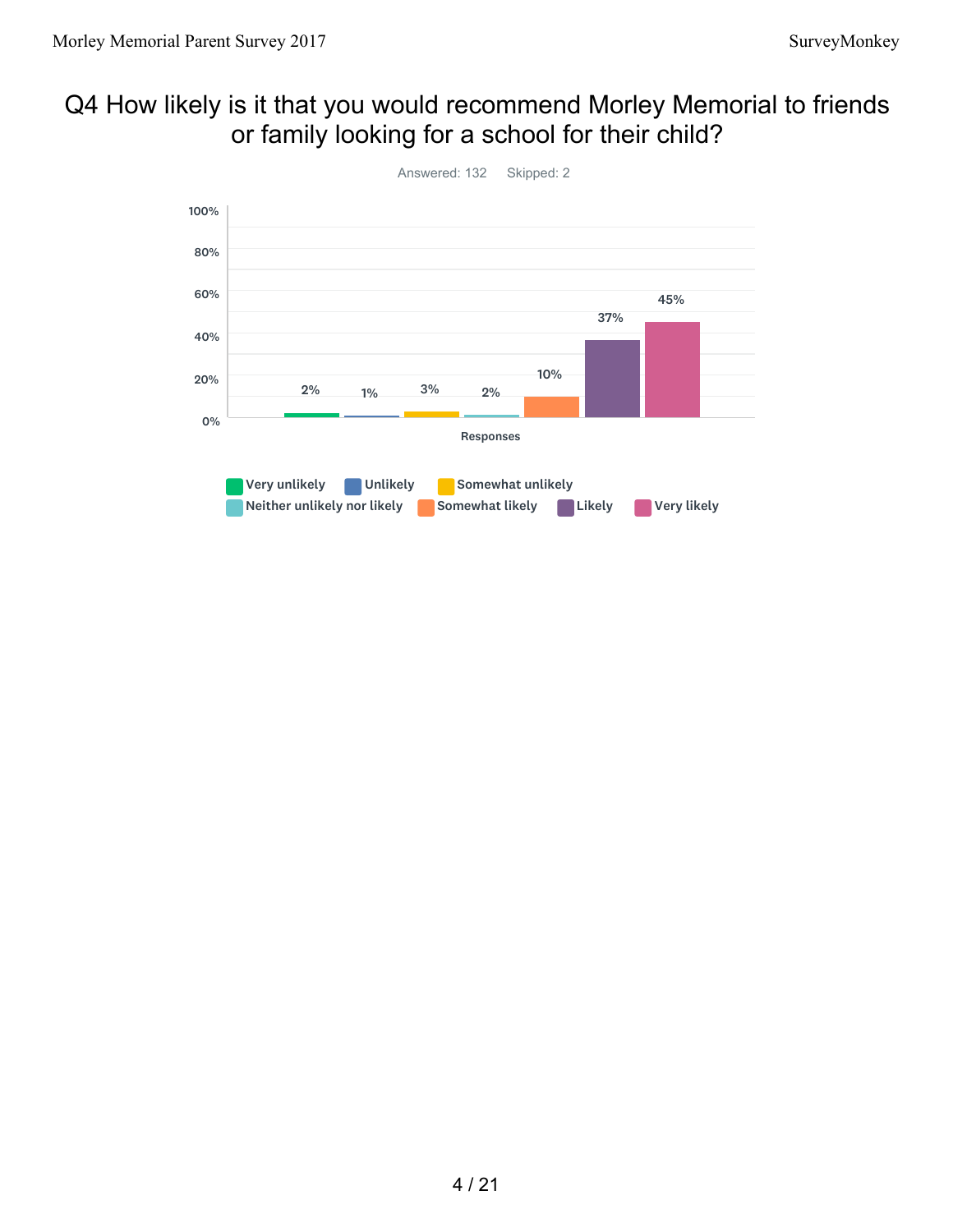## Q5 How well informed are you about what is happening at school?

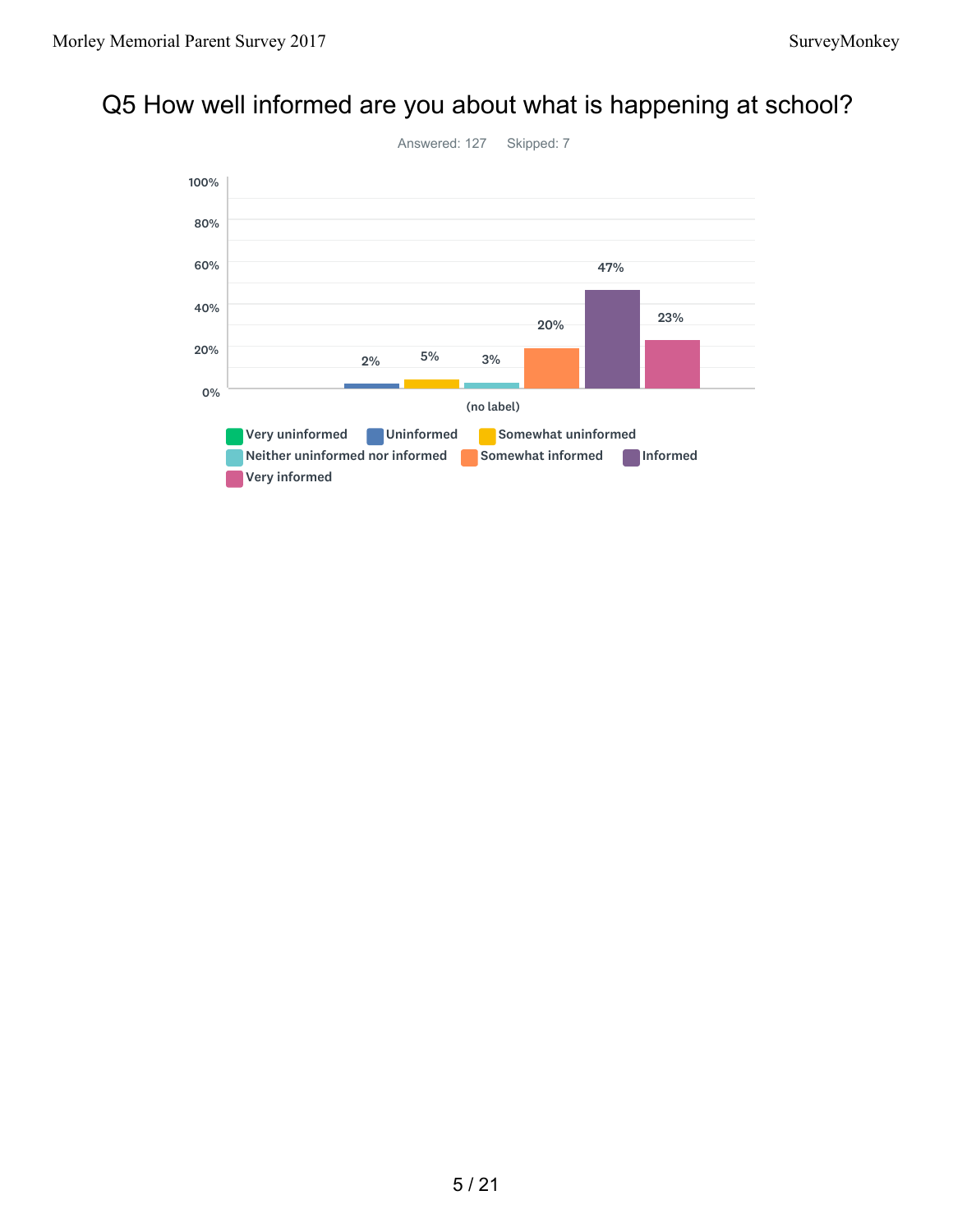### Q6 What are the most useful sources of information about what is happening in the school? Please select a maximum of three from the options below.

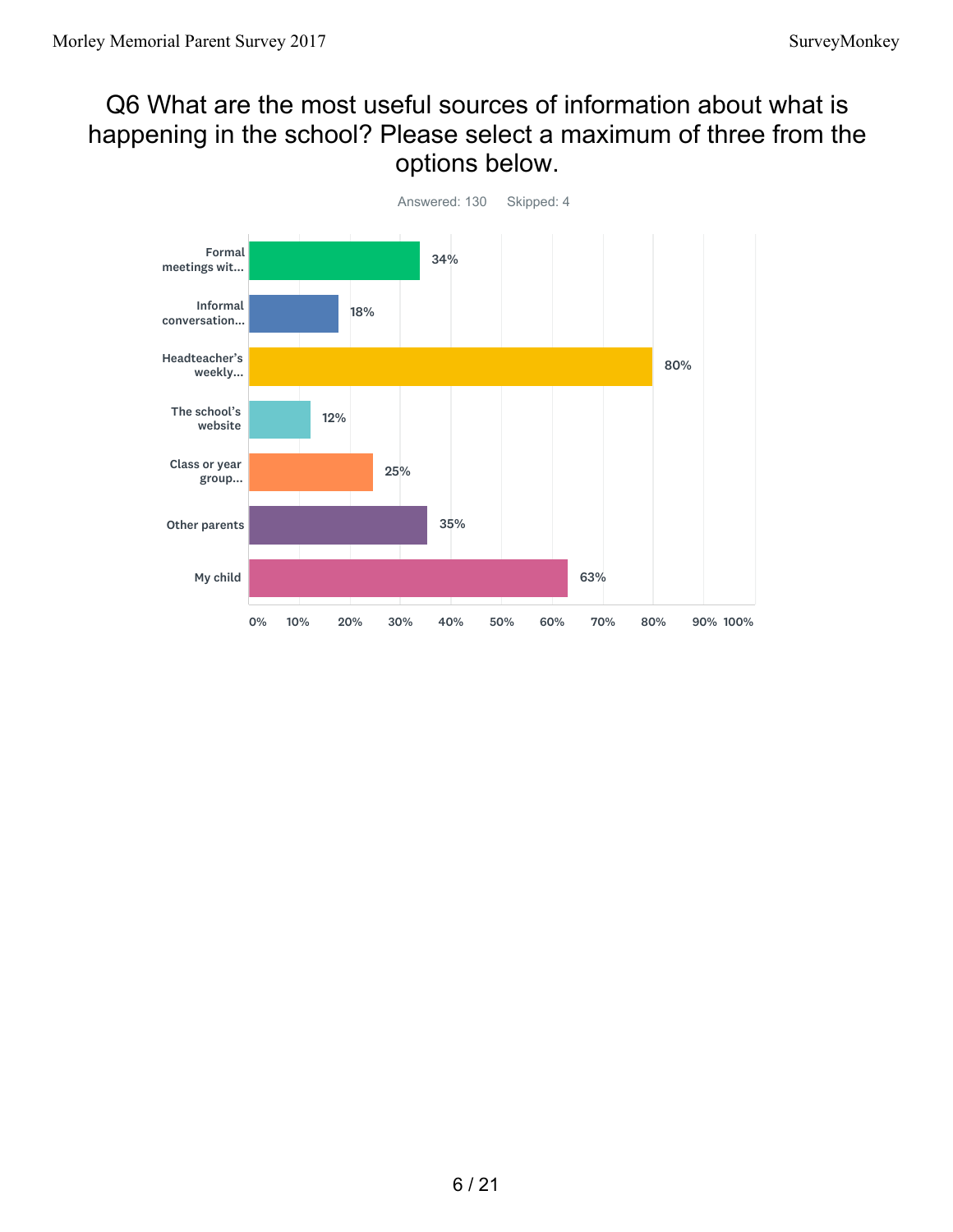## Q7 What specific suggestions do you have for how we could improve the information you are provided about what is happening at school?

Answered: 57 Skipped: 77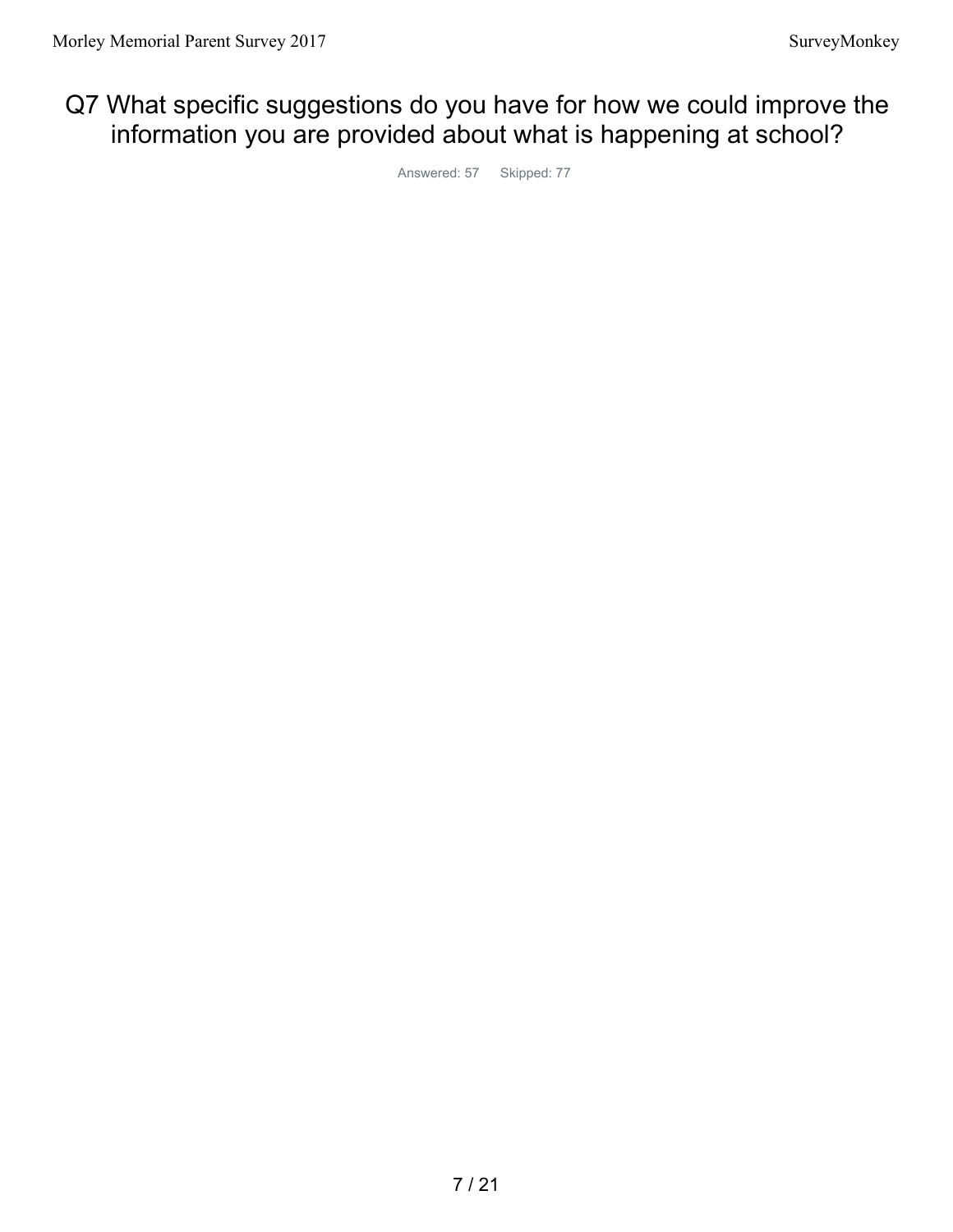## Q8 How well informed are you about your child's progress at school?

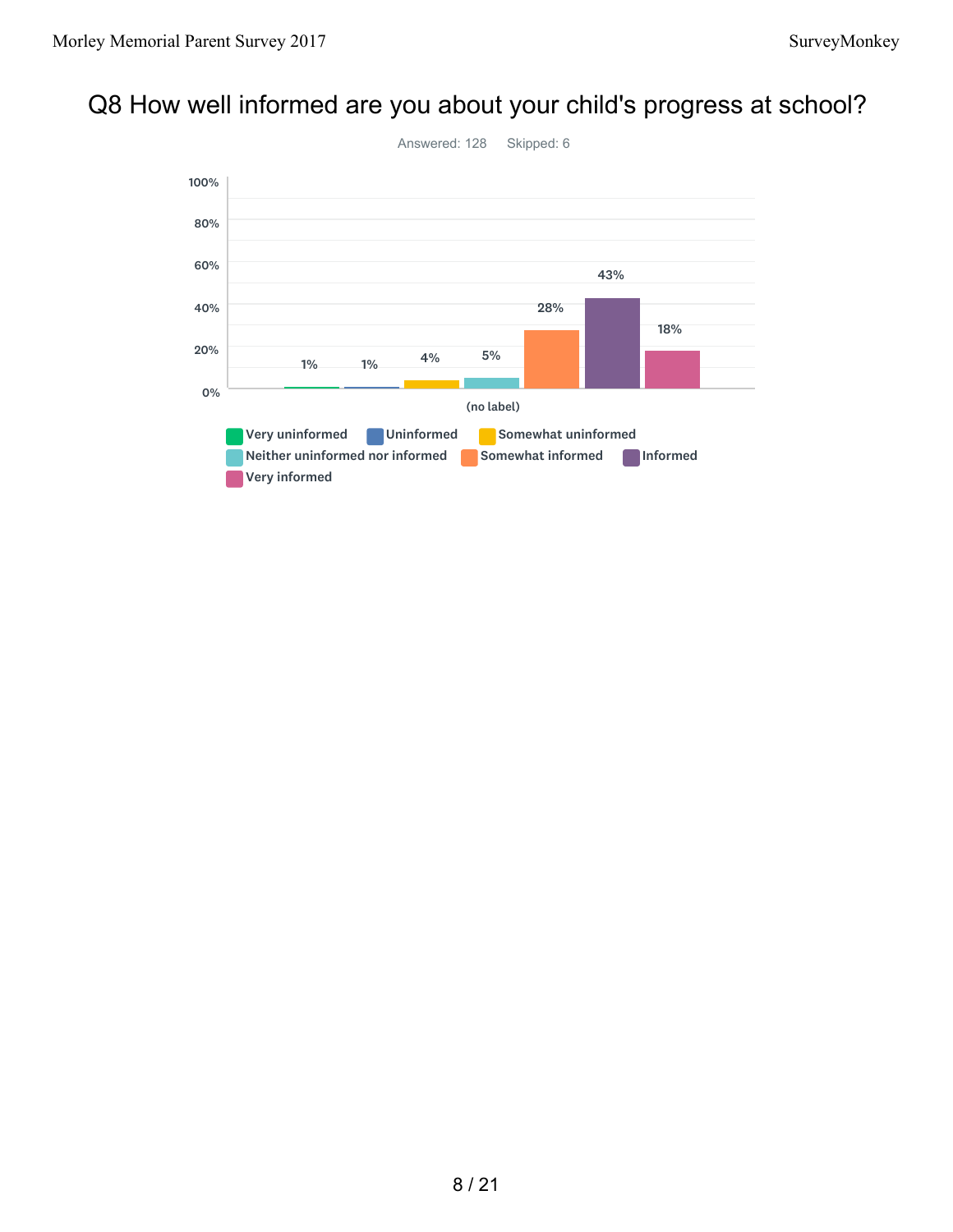#### Q9 What are the most useful sources of information about your child's progress at school? Please select a maximum of three from the options below.



Answered: 129 Skipped: 5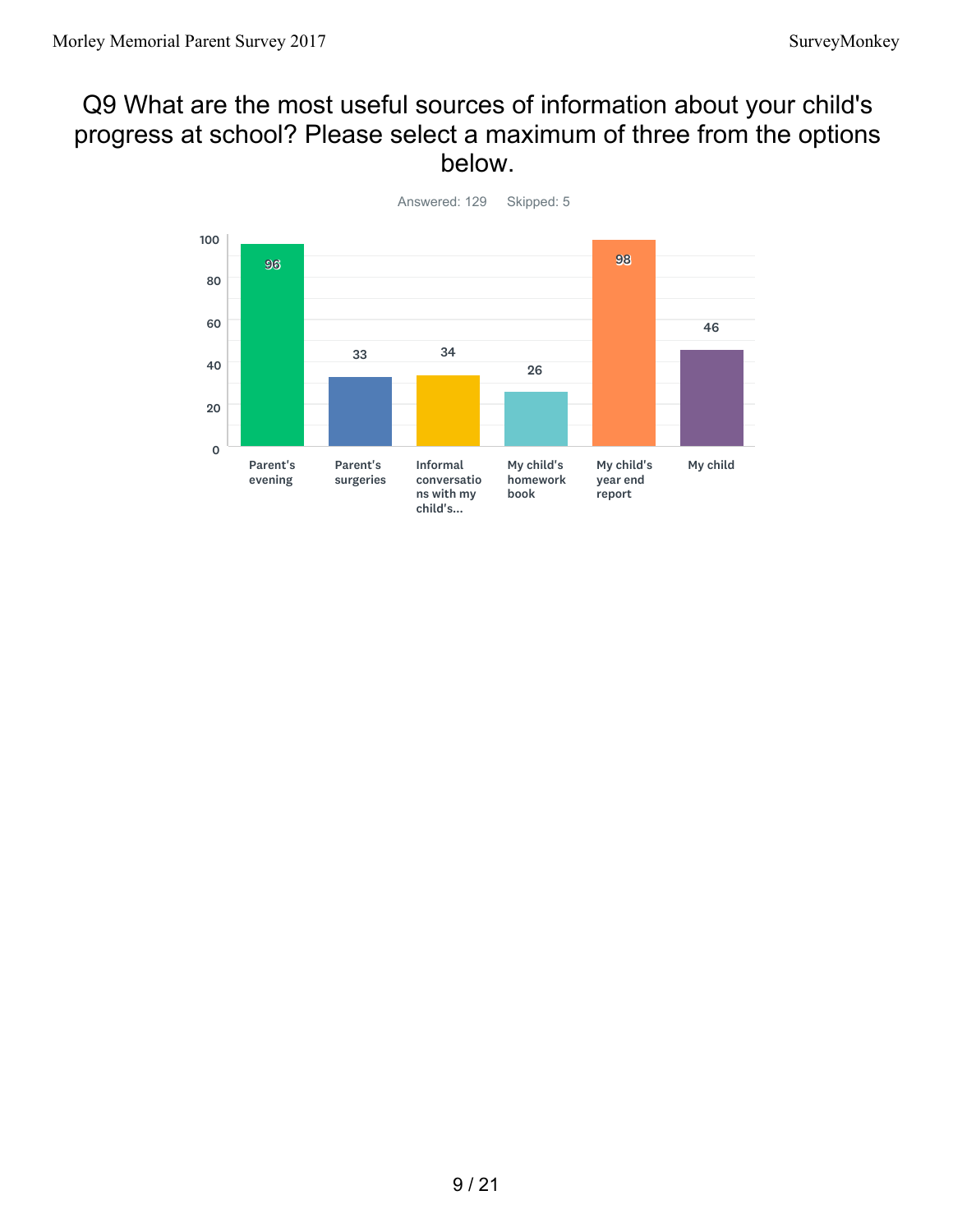## Q10 What specific suggestions do you have for how we could improve the information you are provided about your child's progress at school?

Answered: 49 Skipped: 85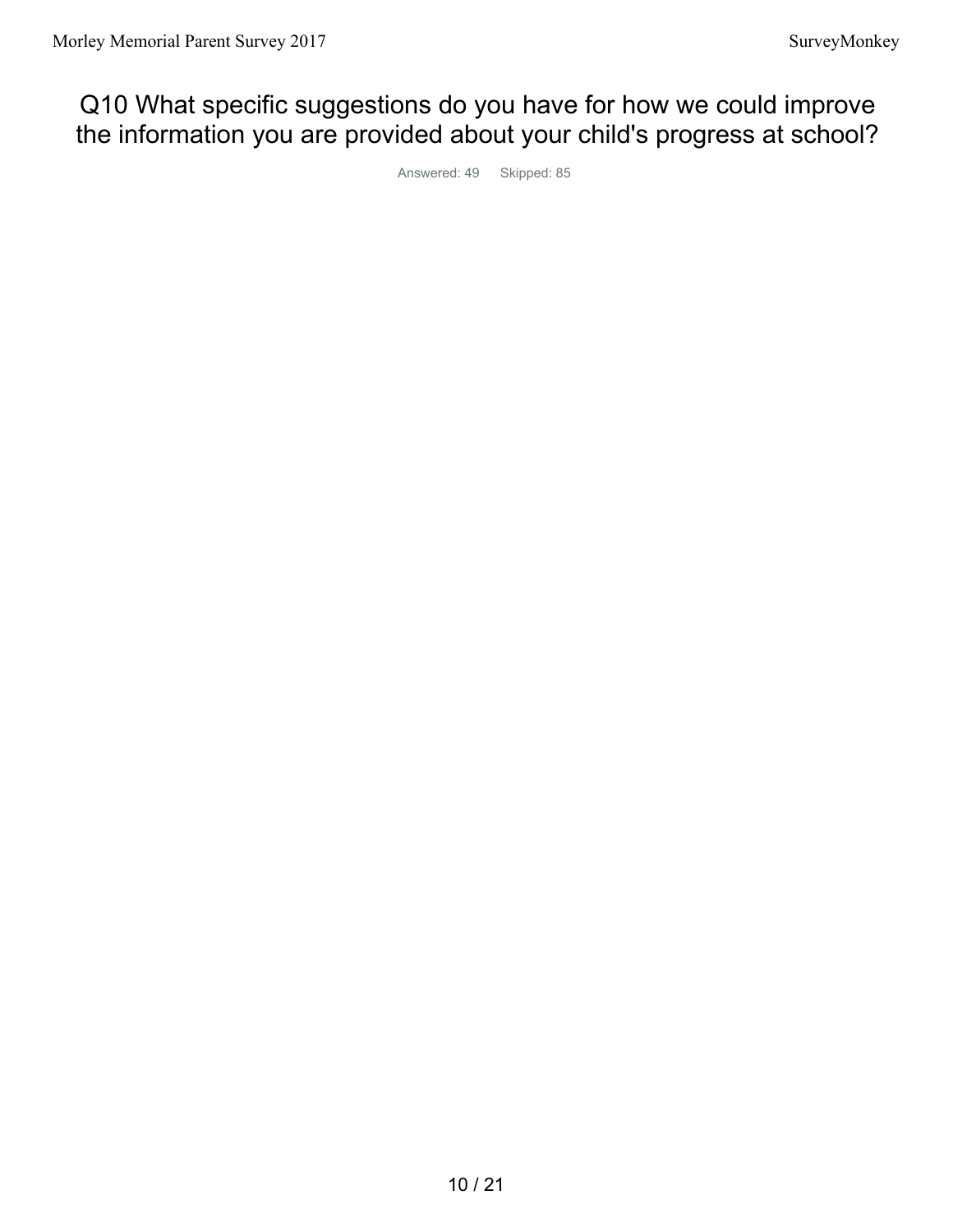## Q11 How satisfied are you with your child's progress at school this year?

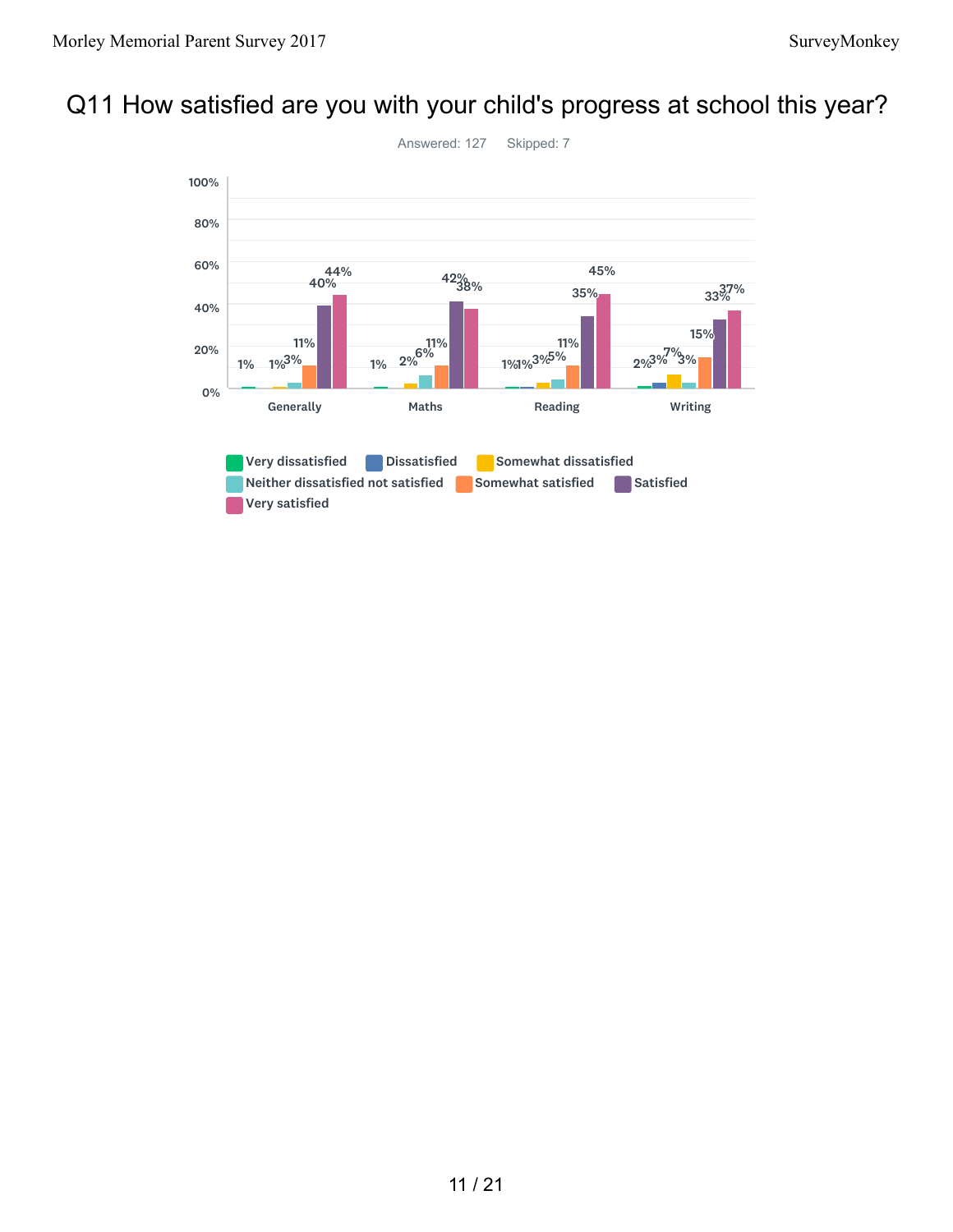#### Q12 How satisfied are you with the quality of teaching your child received this year?

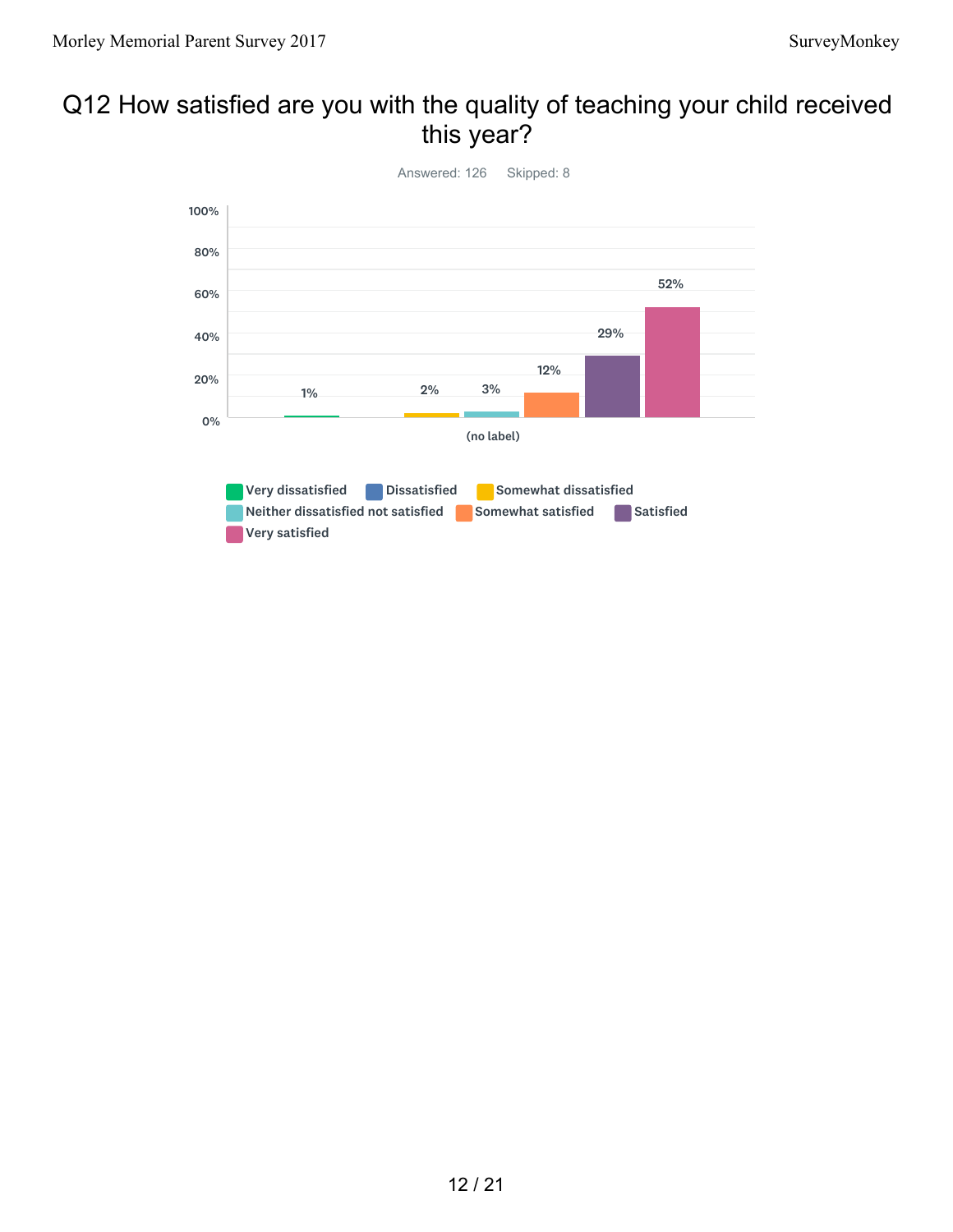## Q13 How satisfied are you with the mix of subjects taught in the school this year?

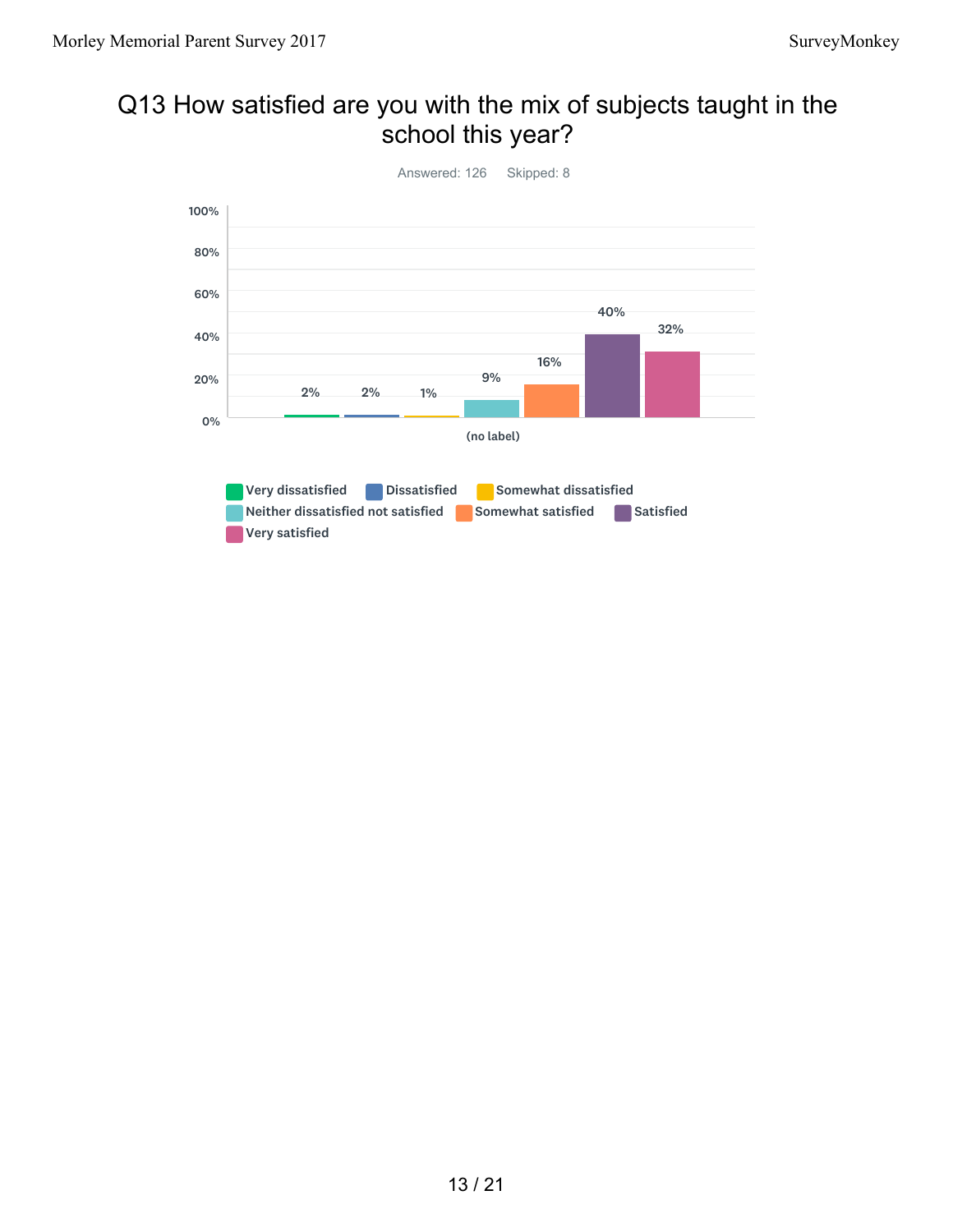# Q14 How satisfied are you with the behaviour of pupils at the school?

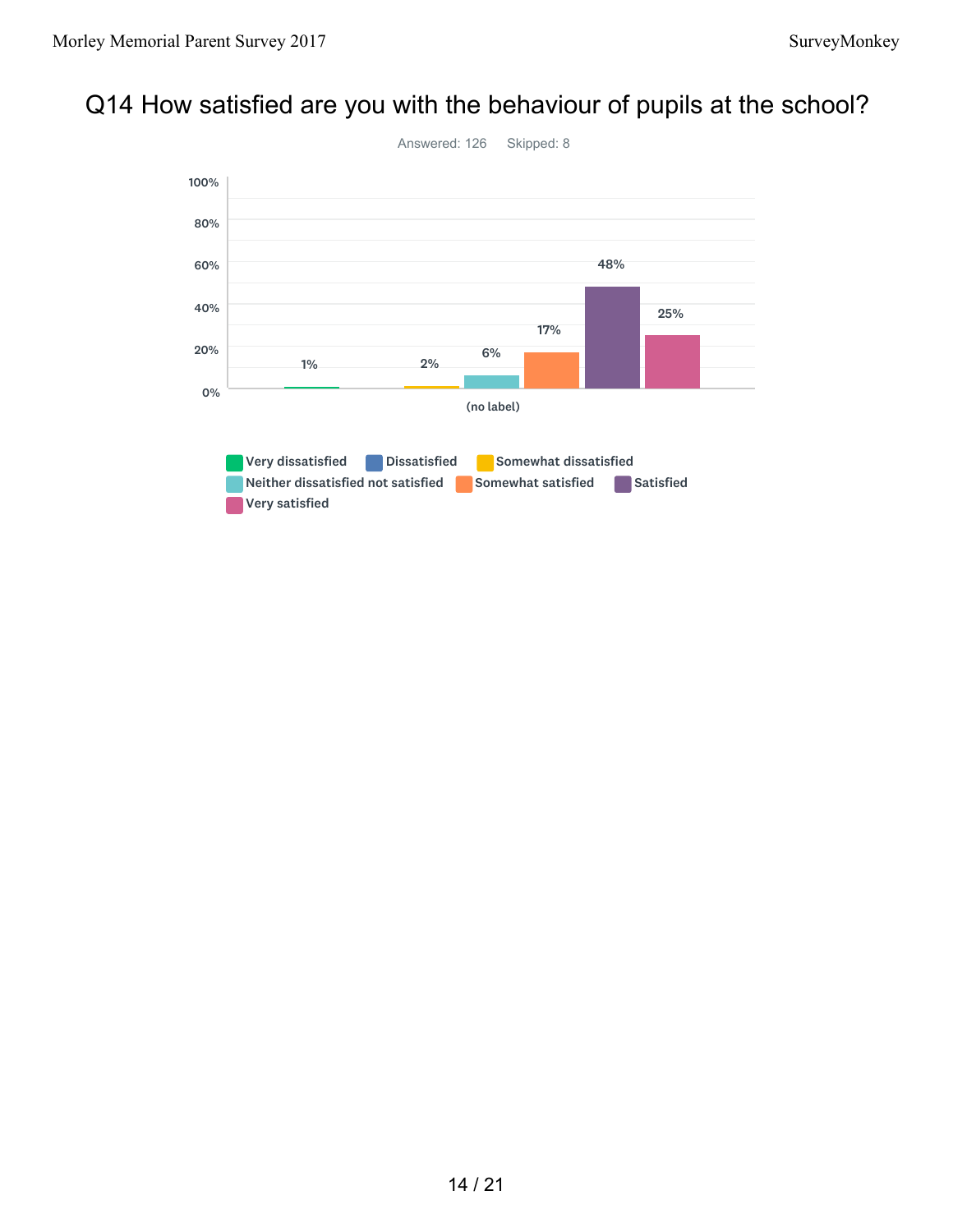

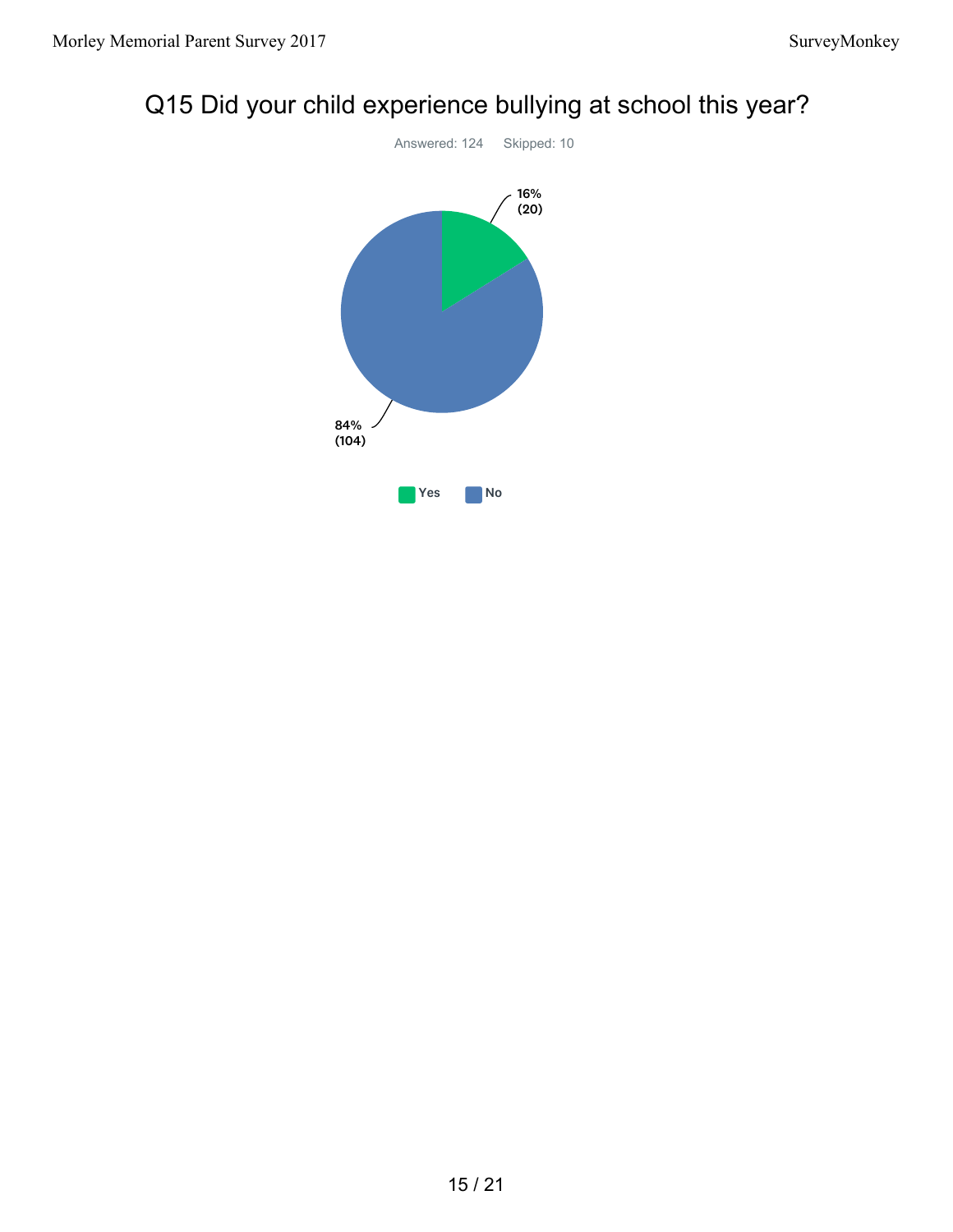## Q16 If your child experienced bullying this year, what action did you take?

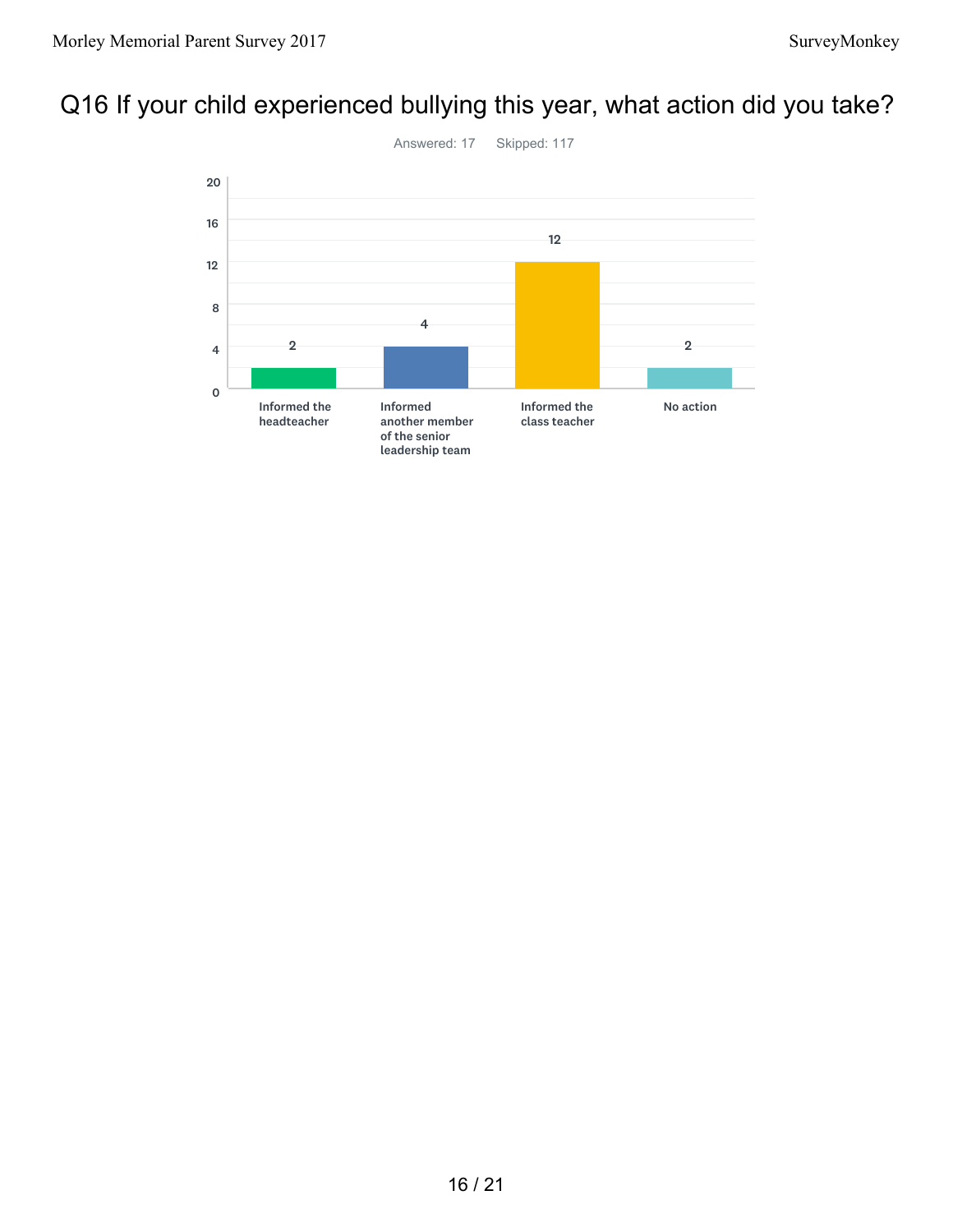## Q17 How satisfied were you with the way that the school responded to your child being bullied?

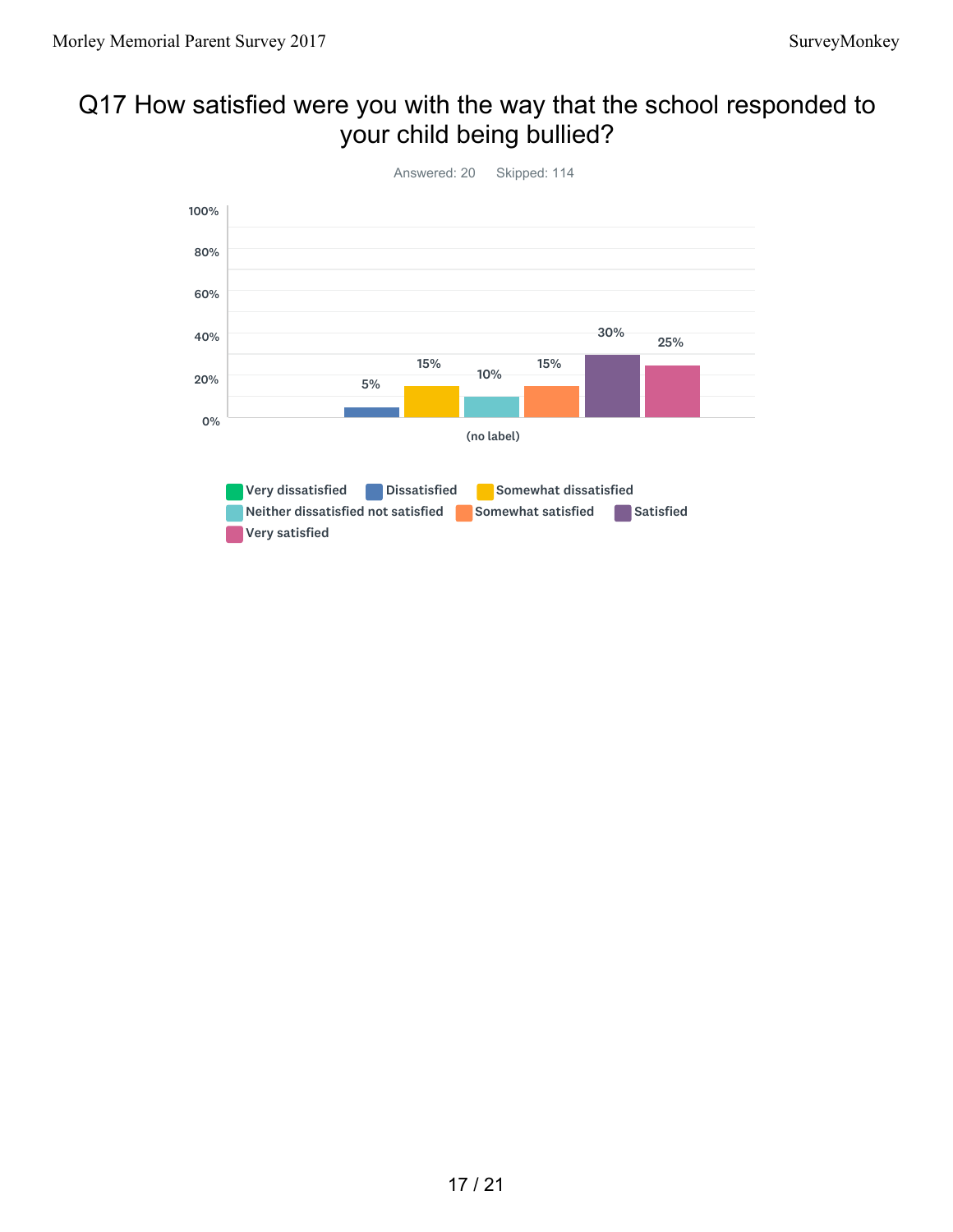### Q18 Please provide any additional comments about how the school responded to your child being bullied

Answered: 10 Skipped: 124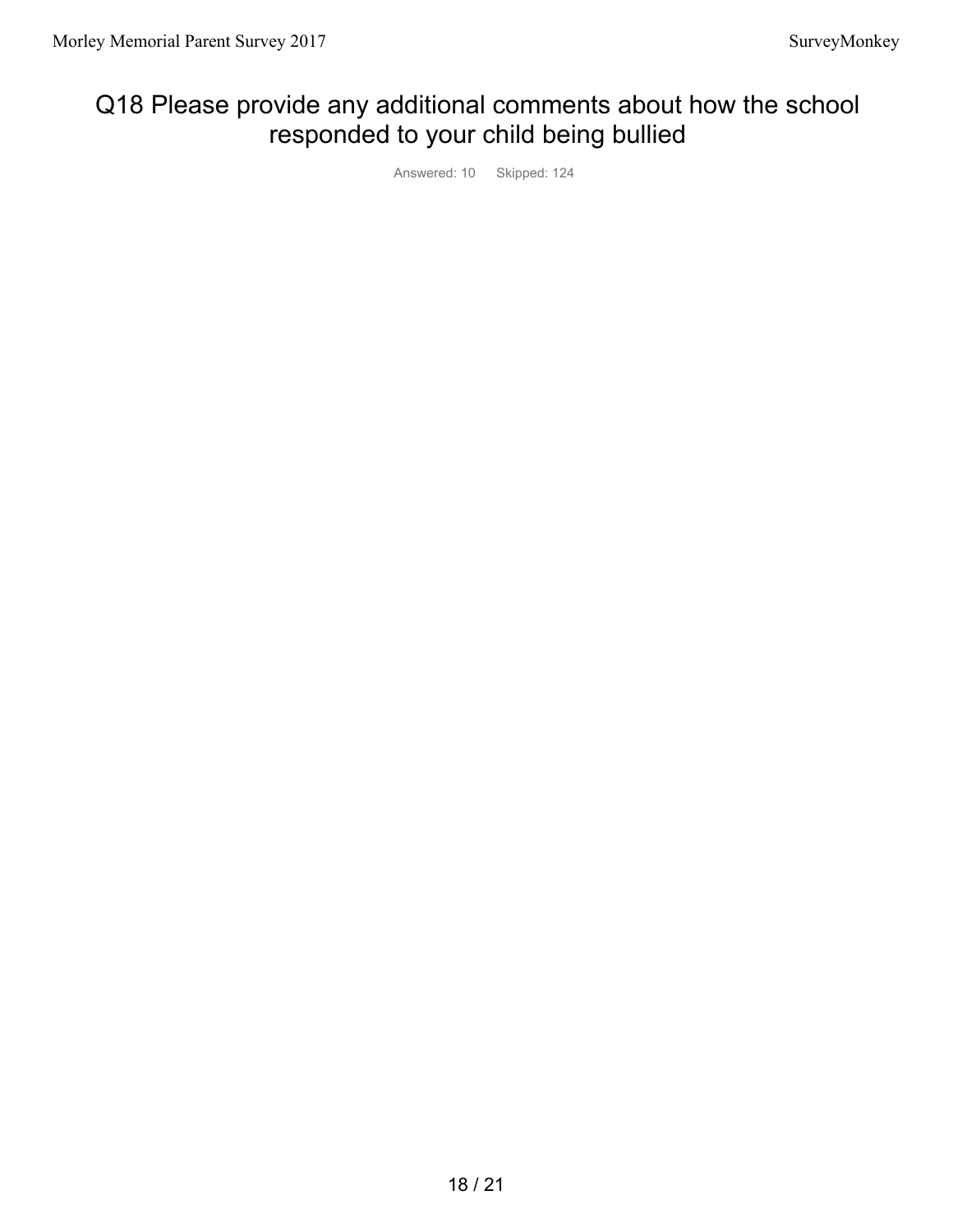### Q19 If you have contacted the school for any reason this year, how satisfied were you with the response?

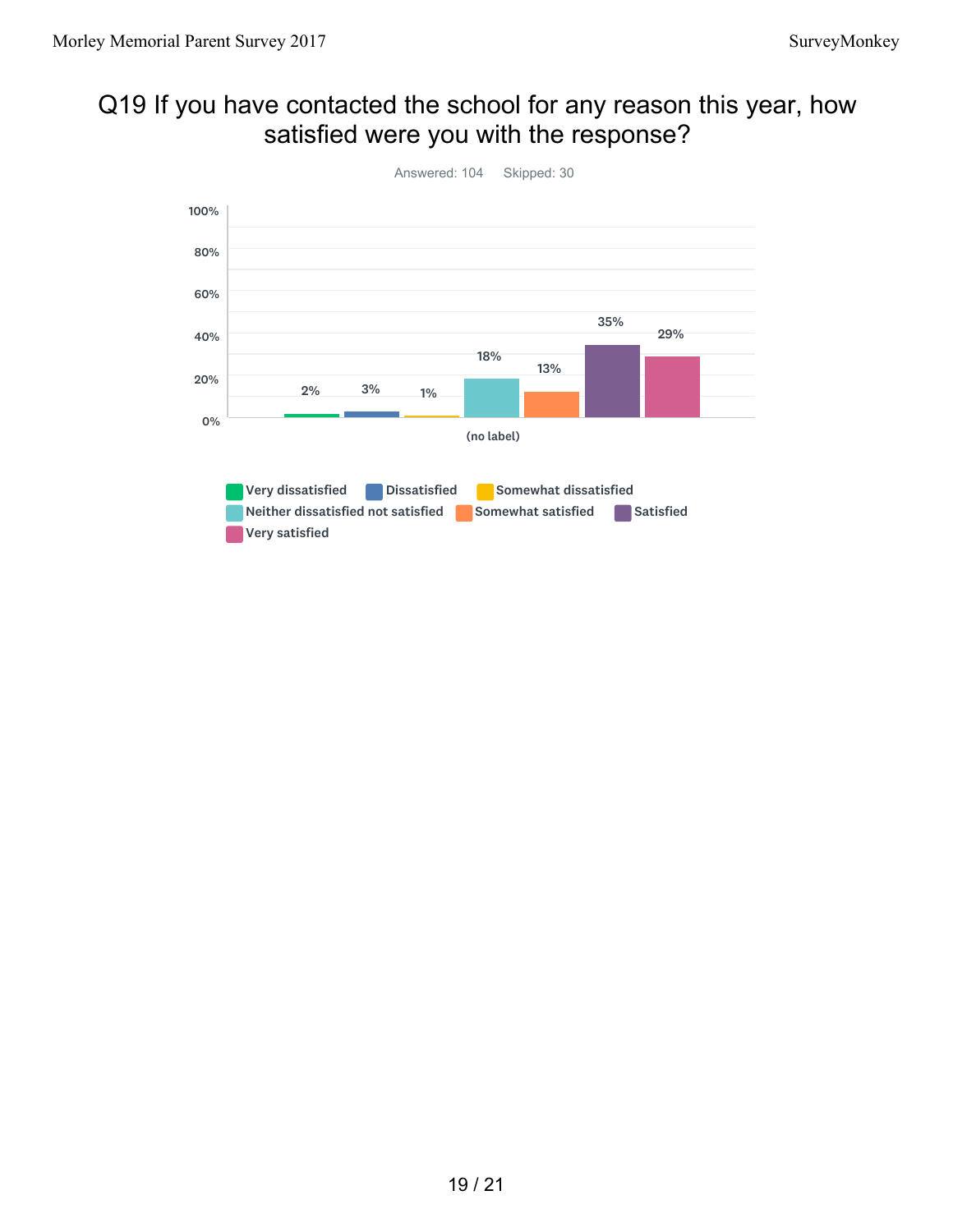#### Q20 Please provide any additional comments about your contact with the school

Answered: 34 Skipped: 100